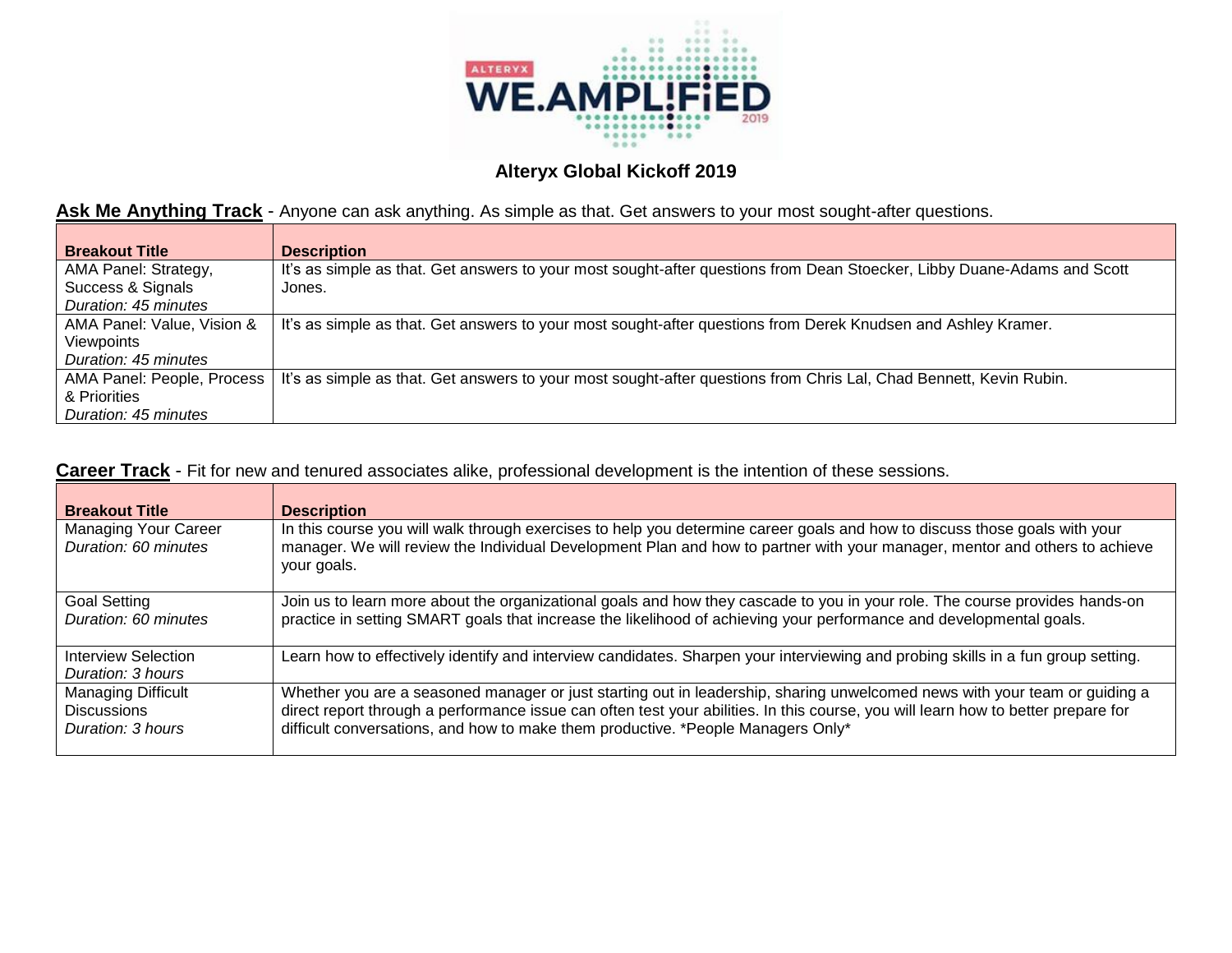

## **ReBoot Track** - Join cohorts from 2016 and prior to reconnect with the Alteryx brand and use cases.

| <b>Breakout Title</b>           | <b>Description</b>                                                                                                           |
|---------------------------------|------------------------------------------------------------------------------------------------------------------------------|
| <b>Alteryx Two Minute Story</b> | Dive back into the fundamentals and connect with our badass brand - walk away ready to amplify who we are, what we enable    |
| Duration: 45 minutes            | customers to do, how we make them feel, and where we fit.                                                                    |
| How Alteryx Uses Alteryx        | It's true – Alteryx uses Alteryx. Or as some say, we drink our own champagne! If you're interested in learning about the use |
| Duration: 45 minutes            | cases that fuel the Alteryx corporate engine, this session is for you. Note: champagne not included                          |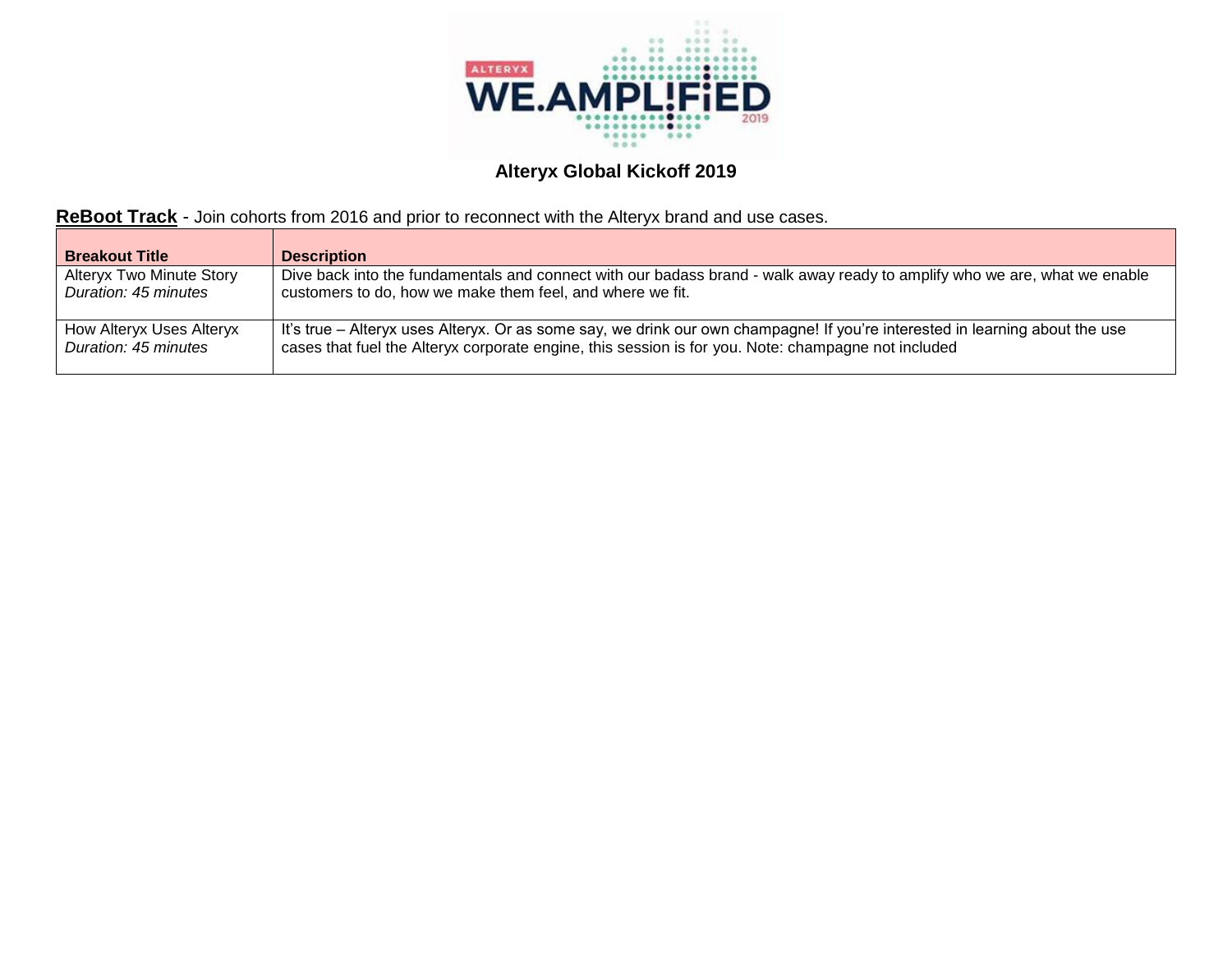

# **Revenue Track** - Workshops designed to mobilize Sales and Marketing for quota crushing status in 2019.

| <b>Breakout Title</b>                                     | <b>Description</b>                                                                                                                                                                                                                                                                                                                                                                                                                       |
|-----------------------------------------------------------|------------------------------------------------------------------------------------------------------------------------------------------------------------------------------------------------------------------------------------------------------------------------------------------------------------------------------------------------------------------------------------------------------------------------------------------|
| <b>Building Your Business</b><br>Duration: 1.5 hours      | How well do you understand the lead process? How aligned are you with the buyer's journey? How strong is your social selling<br>game? If these are areas you'd like to improve upon, this session is for you. Walk away with techniques and tools for building<br>and managing your pipeline.                                                                                                                                            |
| Selling to Office of Finance<br>Duration: 45 minutes      | Strategic input from finance is quickly becoming tables stakes. The role of the CFO is changing from "traffic cop to city planner" –<br>less focus on infractions and more on changing the system. Leading execs owe their growing clout to a truly granular and holistic<br>view of data – enter Alteryx. Hear directly from Thomson Reuters about their tax and audit offering – invaluable insights from<br>leading industry experts. |
| Selling to IT<br>Duration: 45 minutes                     | What inspires an IT leader? Take part in this session to discover tips and tricks for selling to IT. From Data Governance to Self-<br>Service – learn how to successfully align with the mandates that drive IT priorities.                                                                                                                                                                                                              |
| Community as a Sales<br>Technique<br>Duration: 45 minutes | Customer accounts with registered community users buy more, advocate more, and remain customers longer than accounts<br>without. Come to this session to learn how to leverage the Alteryx Community to build trust, deepen your relationships, and drive<br>revenue through your accounts.                                                                                                                                              |
| Data Science Demystified<br>Duration: 45 minutes          | Time to delve into the data science realm and personas who rock this space. Get answers to basic questions, learn why not all<br>data scientists are created equal and most importantly - what to say when engaging with one.                                                                                                                                                                                                            |
| Platform Selling<br>Duration: 45 minutes                  | Alteryx = Analytics - revolutionizing business through data science and analyticsit's what we do! Close more, close faster by<br>altering how you position our modern analytics platform.                                                                                                                                                                                                                                                |
| Competitive Landscape<br>Duration: 45 minutes             | We are the champions – learn how and why as the ABCDs are explained and best practices to win are amplified.                                                                                                                                                                                                                                                                                                                             |
| <b>Challenger Sale</b><br>Duration: 45 minutes            | The Challenger Sale is a research-based approach to sales in which the seller actively teaches the prospect, tailors their<br>conversions, and takes control of their sales process. By embracing these principles, you will take your organization on a<br>transformative journey turning traditional solution selling on its head.                                                                                                     |